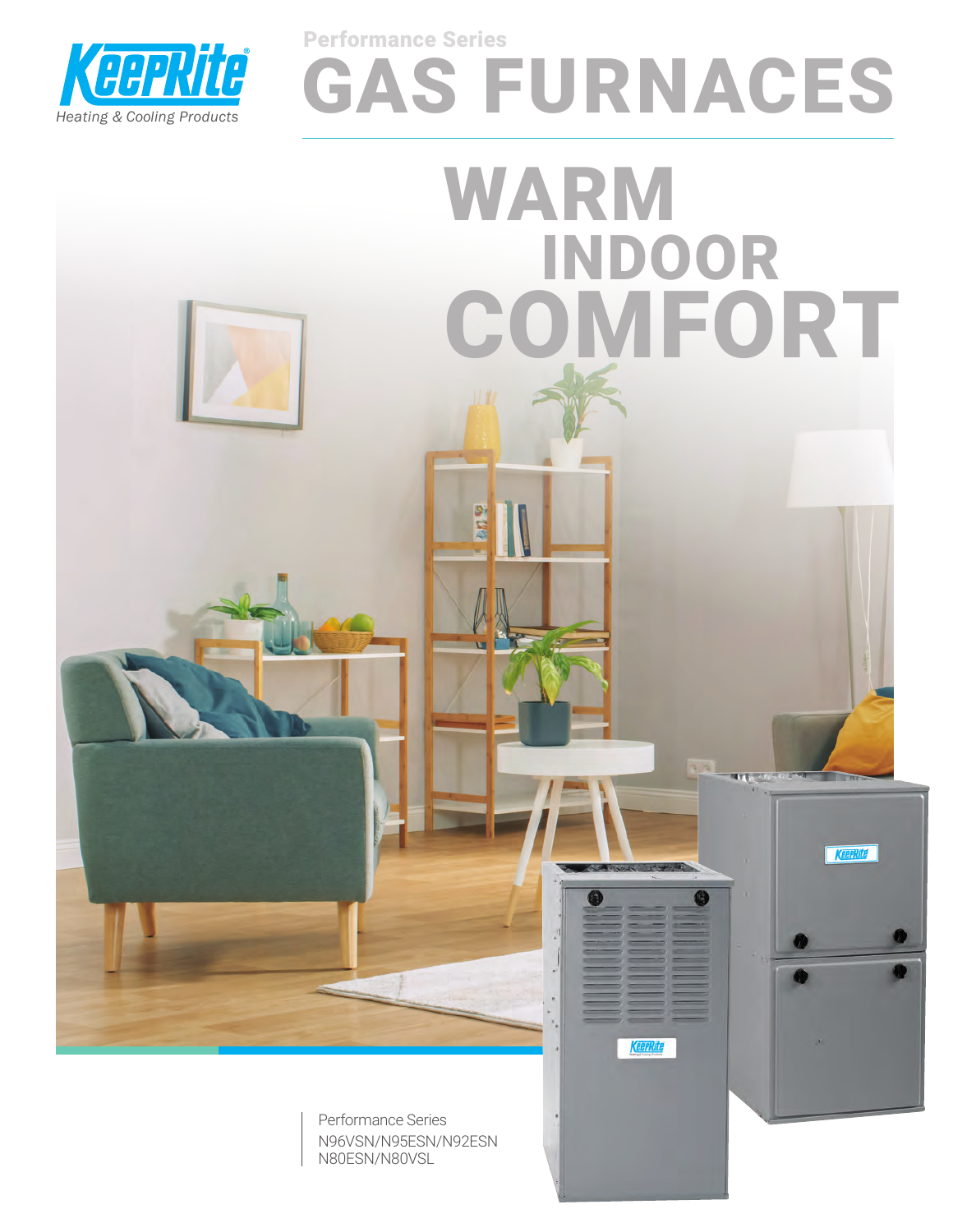# **COMFORT W** CONFIDENCE

Choose KeepRite heating and cooling equipment so you can enjoy comfort with confidence. Our products deliver exceptional quality, reliability and energy efficiency, backed by time-tested engineering, leading-edge manufacturing, and 100% run testing of every unit we make.

### **WHAT MATTERS IN A GAS FURNACE?**

#### ENERGY SAVINGS



AFUE (Annual Fuel Utilization Efficiency) measures the heating efficiency of a gas furnace. The higher the number, the greater the potential for energy savings. Performance Series furnaces offer a range from 80% up to 96% AFUE.

#### CONSISTENT COMFORT



To keep you comfortable, our efficient Performance Series gas furnaces operate with a single-stage operation and five-speed blower motor to provide even levels of temperature control.

#### DUAL-FUEL SYSTEM



To help manage unpredictable utility costs, combine a Performance furnace with a KeepRite heat pump and compatible thermostat. A dual-fuel system automatically switches between electric and gas heating to optimize the efficiency of each fuel source.

#### QUIET PERFORMANCE



Enjoy quiet system performance by selecting models with insulated cabinet components.

#### PEACE OF MIND



Rest easy with a 10-year parts and lifetime heat exchanger limited warranty\* (on select models) upon timely registration.\*\*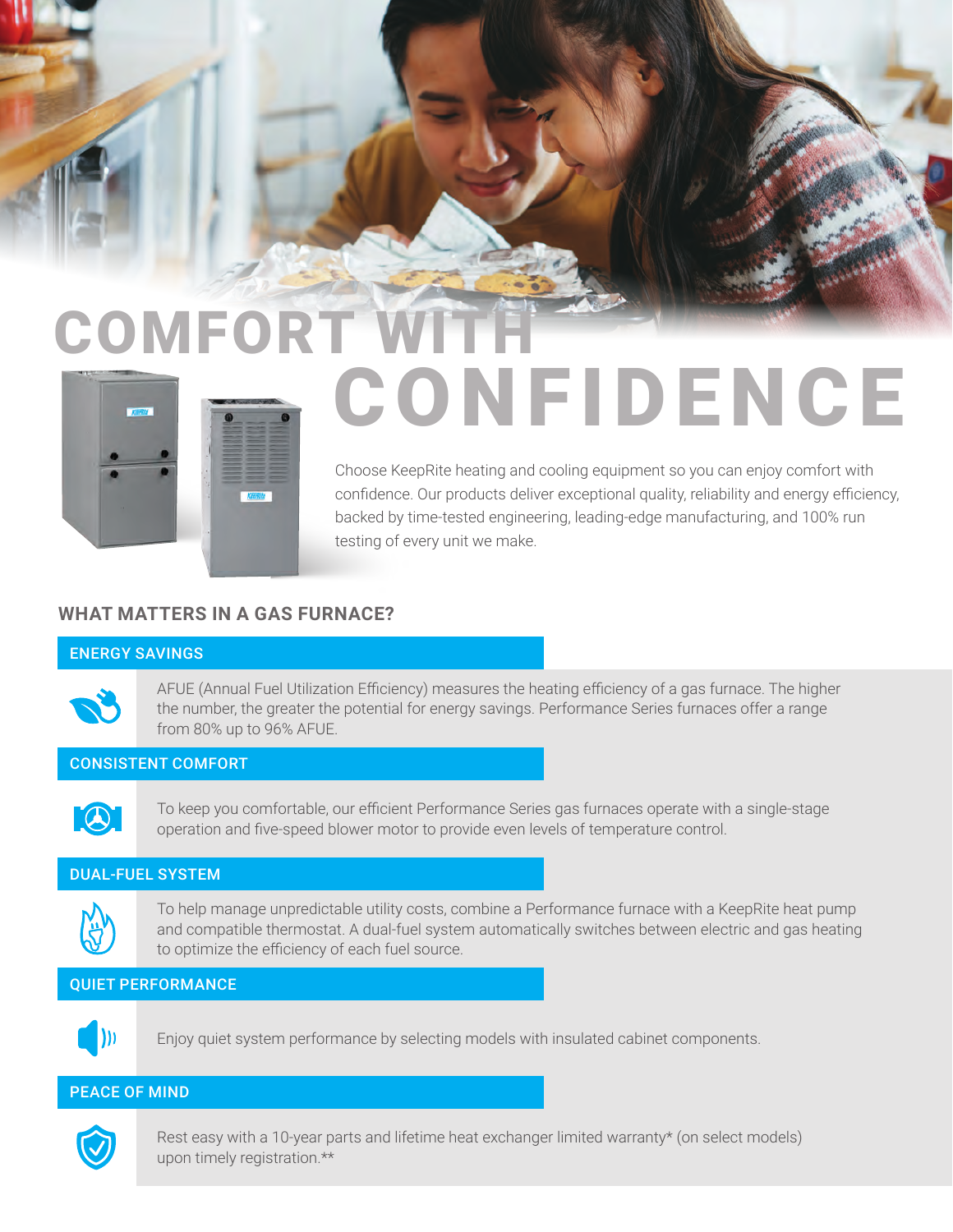#### **WHAT SETS KEEPRITE PERFORMANCE GAS FURNACES APART?**

**Reliable** – Our hot surface ignition system features an advanced silicon nitride igniter and in-shot burners for reliable comfort you can count on.

**System Control –** State-of-the-art electronic controls monitor system operation and allow for faster, easier system diagnostics.

**Quiet –** Solid, pre-painted steel insulated **Contract and Contract and Contract** Solid, pre-painted steel insulated **Contract Contract Solid, pre-painted steel insulated for additional energy savings.** cabinet with tight-fit door latch, isolated blower motor, and soft-mount rubber gaskets on key components contribute to quieter operation.



**N80 Gas Furnace**

**Safety – Temperature limit control,** reliable gas valve and induced draft motor all promote safe operation.

**Efficiency –** Performance Series furnaces include ECM fan motors to provide exceptional efficiency. When matched with a KeepRite air conditioner or heat pump and a humidity-sensing thermostat, our furnaces can provide the potential

## **COMPONENTS OF A COMPLETE KEEPRITE SYSTEM**

We offer a complete family of products designed to provide year-round comfort, control and efficiency. Your KeepRite dealer can help create a properly matched system to best fit your needs and your budget.



Wi-Fi® -enabled smart thermostat learns your schedule for greater efficiency and comfort.





**Thermostats Air Conditioners Heat Pumps Evaporator Coils** Provides efficient cooling/ heating for comfort and potential energy savings



Matches to the proper outdoor unit to provide more cooling efficiency and years of reliable service.